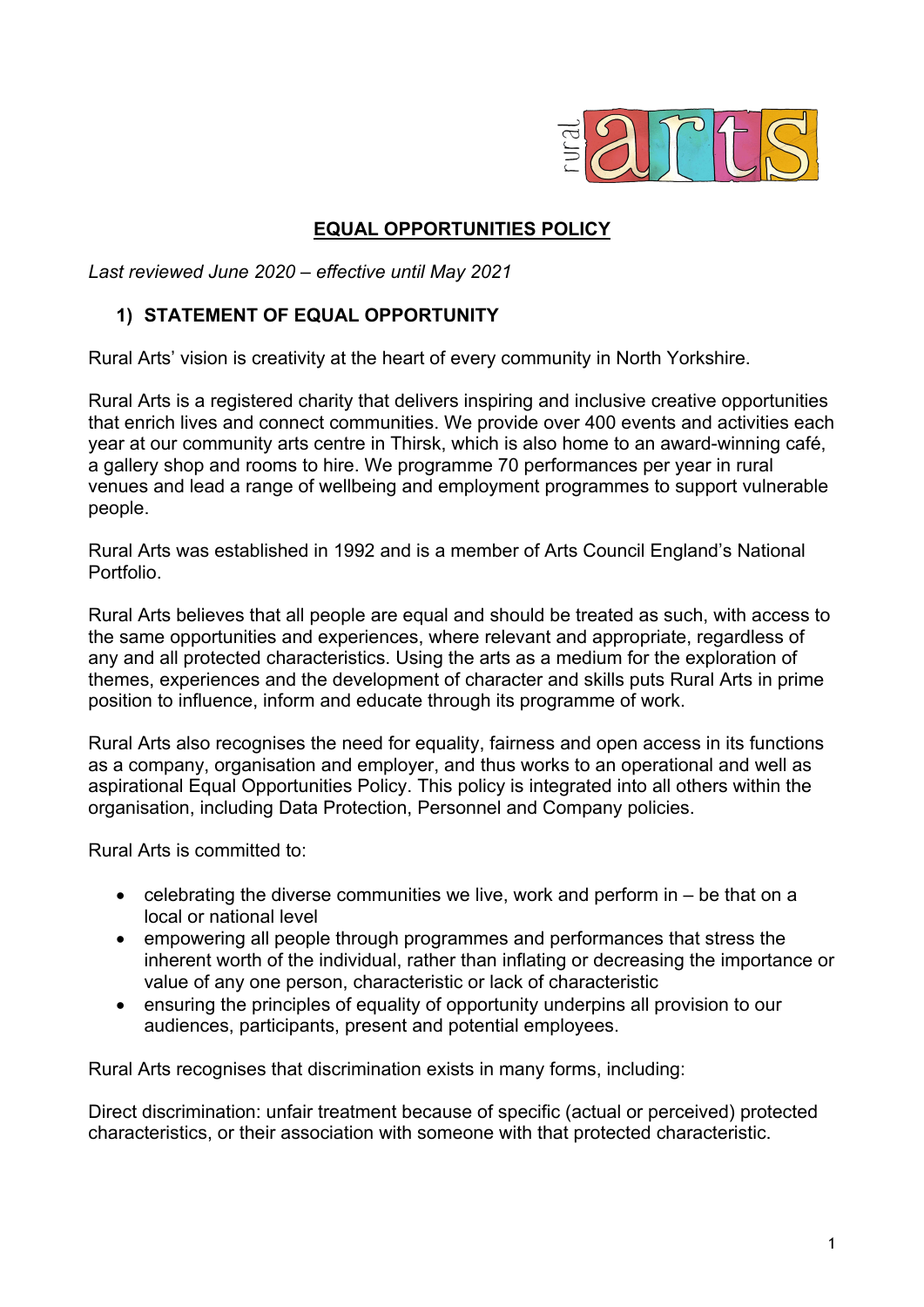Indirect discrimination: where a practice, policy or rule that applies to everyone in the same way has a greater impact on people with certain protected characteristics, creating a "particular disadvantage".

Harassment: Unwanted, offensive, humiliating and intimidation act directed at you because of protected characteristic(s). This can be in the form of gestures, spoken or written words, images or jokes.

Victimisation: Unfavorable treatment received often a reaction to the person's claim of discrimination, or because the person is supporting someone's claim of discrimination.

# **a) Legal requirements**

The Equalities Act (2010) created a robust new framework of protections to ensure fair and equal treatment for all people in the United Kingdom.

By law, Rural Arts must not discriminate against individuals or groups with any of the following protected characteristics ("types of discrimination"):

- Age
- Disability (learning, sensory, mental or physical, including progressive illnesses)
- Gender/gender reassignment
- Pregnancy and maternity
- Marriage and civil partnership
- Race (includes colour, ethnic/national origin and nationality)
- Religion or belief (or lack of)
- Sex
- Sexual orientation

People with these characteristics can be known as "protected groups".

Rural Arts aims to extend this protection, where possible, to include:

- Rural isolation
- Political belief (or lack of)
- Socio economic background
- Parental status
- Caring responsibilities and dependants leave
- Trade Union membership or activities
- HIV status
- Employment status
- Unrelated criminal convictions

Nor will such person be disadvantaged by conditions or requirement which cannot be shown to be justifiable.

#### **2) IMPLEMENTATION OF EQUAL OPPORTUNITY**

**a) Internal**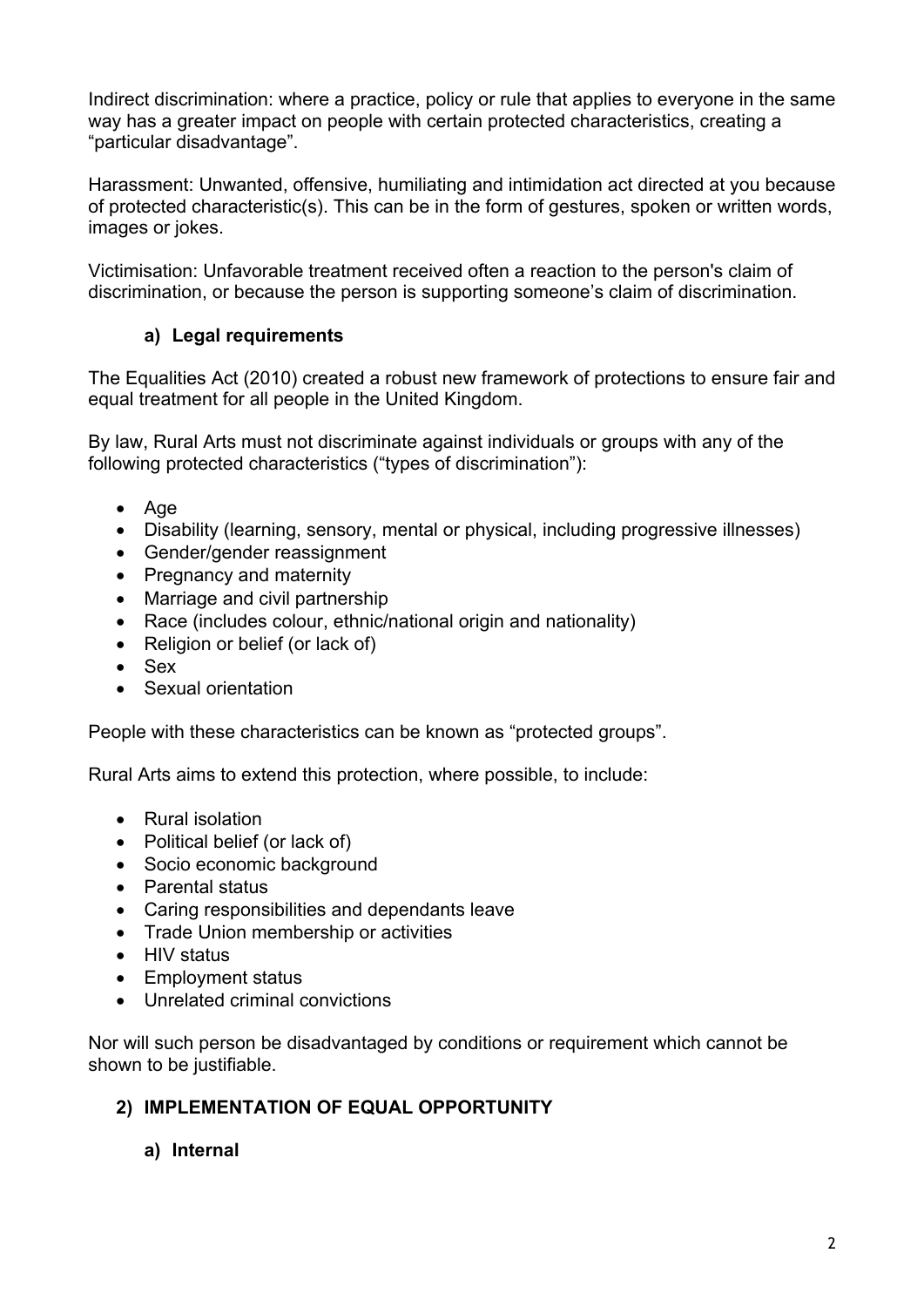Rural Arts' Director has overall responsibility for the implementation of this policy and its associated Action Plan.

The Company's Equal Opportunities Policy and Action Plan are mandated at Board level and are reviewed quarterly.

To support the delivery and monitor the success of Rural Arts' commitments to equality, the Company maintains a Single Equality Action Plan which, reviewed quarterly, creates specific targets for both projects and administrative services.

All staff have responsibilities within the Single Equality Action Plan.

The Management commits to providing training and guidance to employees regarding both Equal Opportunity policy and practice to ensure individual and team understanding of rights and responsibilities. This includes the less obvious types of discrimination that can result from general assumptions and preconceptions about the capabilities, interests and characteristics of individuals.

Employees at every level have an individual responsibility to ensure Equal Opportunities are provided to all audiences, participants and associates of the Company.

The Company will promote Equal Opportunities practice with all staff and freelance staff when undertaking company activity.

Rural Arts will actively encourage diversity to maximise achievement, creativity and good practice and to bring benefit to individuals and communities.

Rural Arts aims to foster an atmosphere of trust, harmony and respect. If any employee is exposed to prejudice or discrimination whilst working for Rural Arts, management is committed to supporting the individual and confronting the source of prejudice.

Rural Arts encourages all people it works with and for to contribute to an environment in which people feel comfortable expressing how they feel and what they need, knowing they will be treated with respect and that their contribution will be valued.

All employees have the right to be treated fairly. If any individual feels that they are not being treated as such, by the Company or anyone in the employ of the Company, they must contact the Director or any member of the Board of Trustees.

Current employees, freelancers and Trustees are asked to complete an internal monitoring form to give insight into Rural Arts' recruitment procedures and to ascertain any relevant staff needs.

In line with Rural Arts' Safeguarding Policy, all employees who come or may come into direct contact with those considered to be adults at risk must receive Certification from the Disclosure and Barring Service. Rural Arts undertakes to maintain the confidentiality of disclosures and not to allow their content to prejudice the employee's suitability for employment. The same understanding is taken towards regulations under the Rehabilitation of Offenders Act regulations.